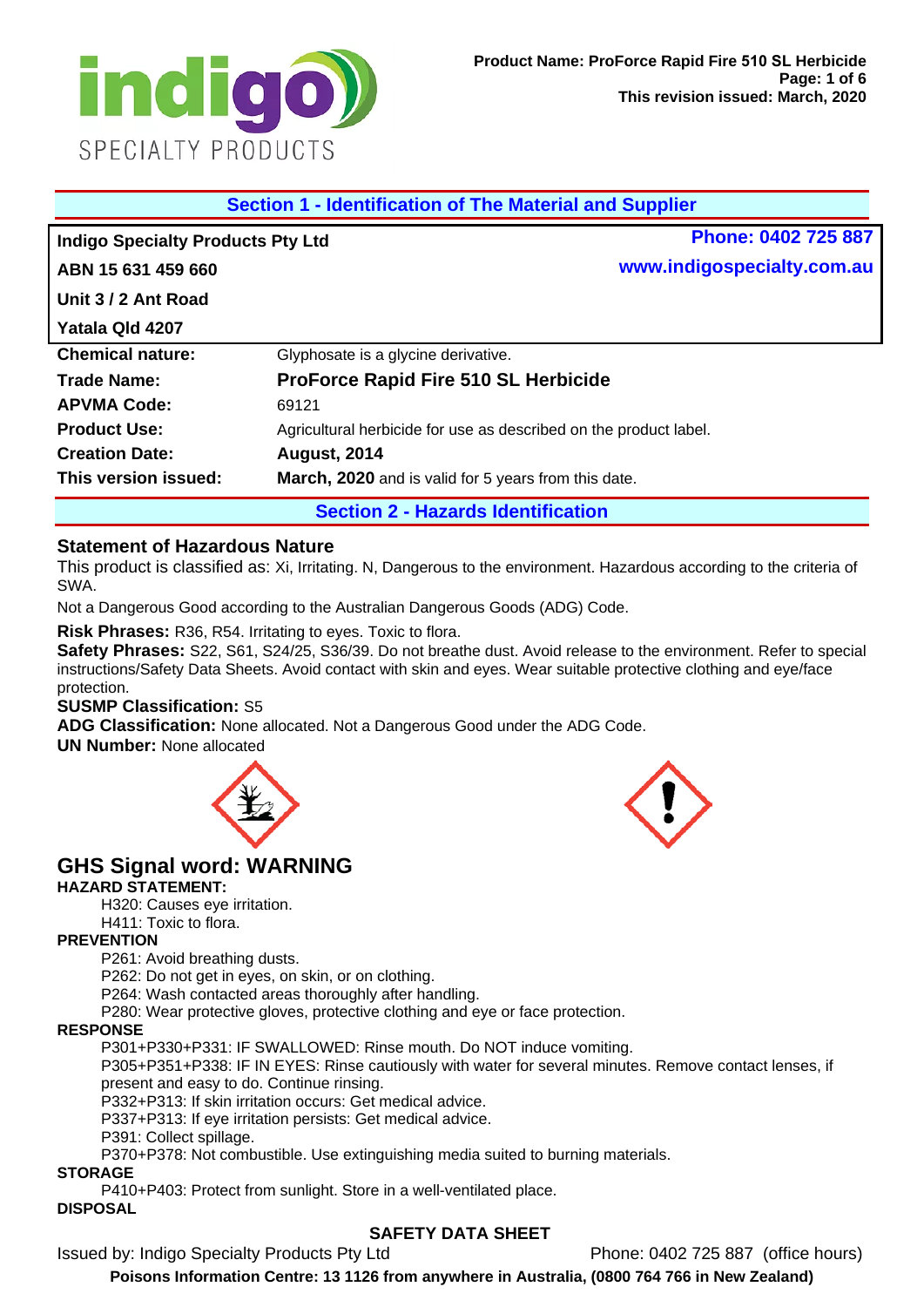P501: Dispose of contents and containers as specified on the registered label.

**Emergency Overview**

**Physical Description & Colour**: Clear liquid amber liquid. **Odour:** Mild odour. **Major Health Hazards:** eye irritant.

# **Potential Health Effects**

## **Inhalation:**

**Short Term Exposure:** Available data indicates that this product is not harmful. However product may be mildly irritating, although unlikely to cause anything more than mild transient discomfort.

**Long Term Exposure:** No data for health effects associated with long term inhalation.

## **Skin Contact:**

**Short Term Exposure:** Available data indicates that this product is not harmful. It should present no hazards in normal use. However product may be irritating, but is unlikely to cause anything more than mild transient discomfort. **Long Term Exposure:** No data for health effects associated with long term skin exposure.

# **Eye Contact:**

**Short Term Exposure:** This product is an eye irritant. Symptoms may include stinging and reddening of eyes and watering which may become copious. Other symptoms may also become evident. If exposure is brief, symptoms should disappear once exposure has ceased. However, lengthy exposure or delayed treatment may cause permanent damage.

**Long Term Exposure:** No data for health effects associated with long term eye exposure.

## **Ingestion:**

**Short Term Exposure:** Significant oral exposure is considered to be unlikely. However, this product is an oral irritant. Symptoms may include burning sensation and reddening of skin in mouth and throat. Other symptoms may also become evident, but all should disappear once exposure has ceased.

**Long Term Exposure:** No data for health effects associated with long term ingestion.

## **Carcinogen Status:**

**SWA:** No significant ingredient is classified as carcinogenic by SWA.

**NTP:** No significant ingredient is classified as carcinogenic by NTP.

**IARC:** No significant ingredient is classified as carcinogenic by IARC.

| <b>Section 3 - Composition/Information on Ingredients</b> |                   |          |                                |         |  |
|-----------------------------------------------------------|-------------------|----------|--------------------------------|---------|--|
| <b>Ingredients</b>                                        | <b>CAS No</b>     | Conc.%   | TWA $(mg/m^3)$ STEL $(mg/m^3)$ |         |  |
| Glyphosate (as isopropylamine salt)                       | 38641-94-0 510g/L |          | not set                        | not set |  |
| Other non hazardous ingredients                           | secret            | to $100$ | not set                        | not set |  |

This is a commercial product whose exact ratio of components may vary slightly. Minor quantities of other non hazardous ingredients are also possible.

The SWA TWA exposure value is the average airborne concentration of a particular substance when calculated over a normal 8 hour working day for a 5 day working week. The STEL (Short Term Exposure Limit) is an exposure value that may be equalled (but should not be exceeded) for no longer than 15 minutes and should not be repeated more than 4 times per day. There should be at least 60 minutes between successive exposures at the STEL. The term "peak "is used when the TWA limit, because of the rapid action of the substance, should never be exceeded, even briefly.

# **Section 4 - First Aid Measures**

## **General Information:**

You should call The Poisons Information Centre if you feel that you may have been poisoned, burned or irritated by this product. The number is 13 1126 from anywhere in Australia (0800 764 766 in New Zealand) and is available at all times. Have this SDS with you when you call.

**Inhalation:** No first aid measures normally required. However, if inhalation has occurred, and irritation has developed, remove to fresh air and observe until recovered. If irritation becomes painful or persists more than about 30 minutes, seek medical advice.

**Skin Contact:** Gently brush away excess particles. Wash gently and thoroughly with water (use non-abrasive soap if necessary) for 5 minutes or until chemical is removed.

**Eye Contact:** Quickly and gently brush particles from eyes. Immediately flush the contaminated eye(s) with lukewarm, gently flowing water for 20 minutes or until the product is removed, while holding the eyelid(s) open. Take

# **SAFETY DATA SHEET**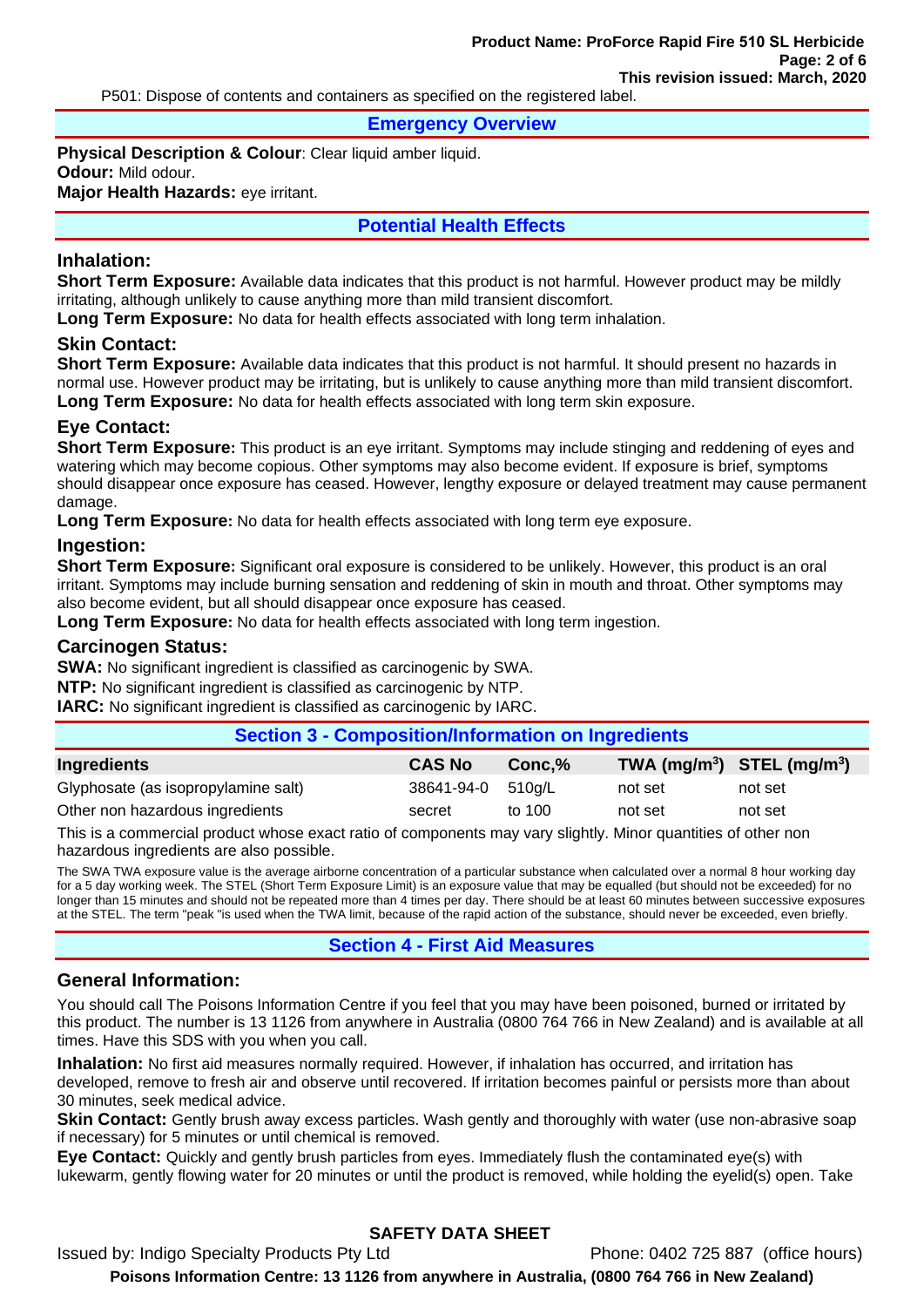care not to rinse contaminated water into the unaffected eye or onto the face. Obtain medical attention immediately. Take special care if exposed person is wearing contact lenses.

**Ingestion:** If swallowed, do NOT induce vomiting. Wash mouth with water and contact a Poisons Information Centre, or call a doctor.

# **Section 5 - Fire Fighting Measures**

**Fire and Explosion Hazards**: The major hazard in fires is usually inhalation of heated and toxic or oxygen deficient (or both), fire gases. There is no risk of an explosion from this product under normal circumstances if it is involved in a fire.

Fire decomposition products from this product may be toxic if inhaled. Take appropriate protective measures. **Extinguishing Media:** Not combustible. Use extinguishing media suited to burning materials.

**Fire Fighting:** If a significant quantity of this product is involved in a fire, call the fire brigade.

| Flash point:                     | Does not burn.                  |
|----------------------------------|---------------------------------|
| <b>Upper Flammability Limit:</b> | Does not burn.                  |
| <b>Lower Flammability Limit:</b> | Does not burn.                  |
| <b>Autoignition temperature:</b> | Not applicable - does not burn. |
| <b>Flammability Class:</b>       | Does not burn.                  |
|                                  |                                 |

## **Section 6 - Accidental Release Measures**

**Accidental release:** In the event of a major spill, prevent spillage from entering drains or water courses. Wear full protective clothing including eye/face protection. All skin areas should be covered. See below under Personal Protection regarding Australian Standards relating to personal protective equipment. Suitable materials for protective clothing include cotton, rubber, PVC. Eye/face protective equipment should comprise as a minimum, protective goggles. If there is a significant chance that dusts are likely to build up in cleanup area, we recommend that you use a suitable Dust Mask. Use a P1 mask, designed for use against mechanically generated particles e.g. silica & asbestos. Otherwise, not normally necessary.

Stop leak if safe to do so, and contain spill. Sweep up and shovel or collect recoverable product into labelled containers for recycling or salvage, and dispose of promptly. Consider vacuuming if appropriate. Recycle containers wherever possible after careful cleaning. Refer to product label for specific instructions. After spills, wash area preventing runoff from entering drains. If a significant quantity of material enters drains, advise emergency services. Full details regarding disposal of used containers, spillage and unused material may be found on the label. If there is any conflict between this SDS and the label, instructions on the label prevail. Ensure legality of disposal by consulting regulations prior to disposal. Thoroughly launder protective clothing before storage or re-use. Advise laundry of nature of contamination when sending contaminated clothing to laundry.

# **Section 7 - Handling and Storage**

**Handling:** Keep exposure to this product to a minimum, and minimise the quantities kept in work areas. Check Section 8 of this SDS for details of personal protective measures, and make sure that those measures are followed. The measures detailed below under "Storage" should be followed during handling in order to minimise risks to persons using the product in the workplace. Also, avoid contact or contamination of product with incompatible materials listed in Section 10.

**Storage:** This product is a Scheduled Poison. Observe all relevant regulations regarding sale, transport and storage of this schedule of poison. Protect this product from light. Store in the closed original container in a dry, cool, wellventilated area out of direct sunlight. Make sure that the product does not come into contact with substances listed under "Incompatibilities" in Section 10. Check packaging - there may be further storage instructions on the label.

# **Section 8 - Exposure Controls and Personal Protection**

The following Australian Standards will provide general advice regarding safety clothing and equipment:

Respiratory equipment: **AS/NZS 1715**, Protective Gloves: **AS 2161**, Occupational Protective Clothing: AS/NZS 4501 set 2008, Industrial Eye Protection: **AS1336** and **AS/NZS 1337**, Occupational Protective Footwear: **AS/NZS2210**.

## **SWA Exposure Limits TWA (mg/m3**

**) STEL (mg/m<sup>3</sup> )** 

Exposure limits have not been established by SWA for any of the significant ingredients in this product.

The ADI for Glyphosate is set at 0.3mg/kg/day. The corresponding NOEL is set at 30mg/kg/day. ADI means Acceptable Daily Intake; NOEL means No-observable-effect-level. Data from Australian ADI List, Dec 2012.

No special equipment is usually needed when occasionally handling small quantities. The following instructions are for bulk handling or where regular exposure in an occupational setting occurs without proper containment systems. **Ventilation:** This product should only be used in a well ventilated area. If natural ventilation is inadequate, use of a fan is suggested.

# **SAFETY DATA SHEET**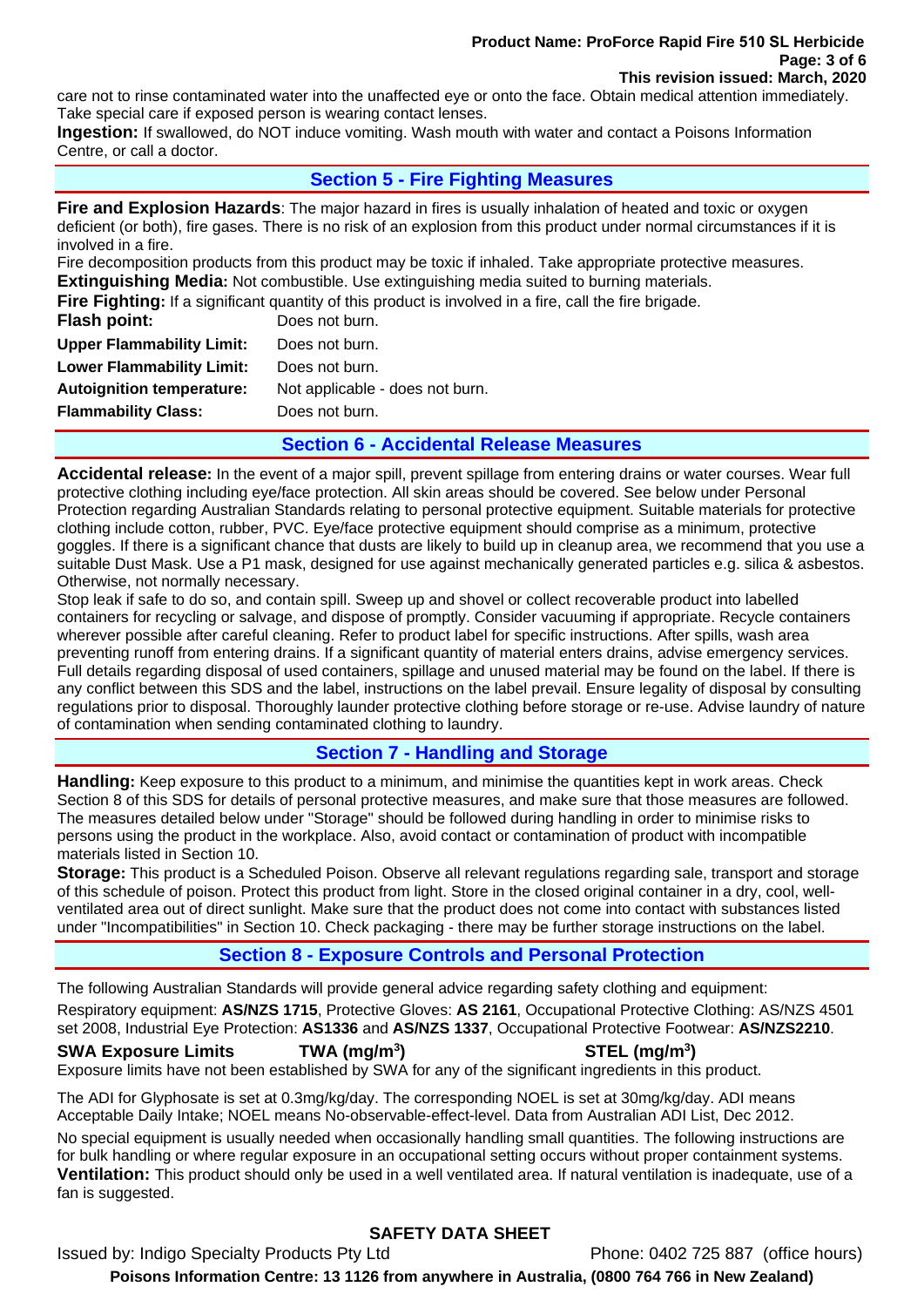#### **Product Name: ProForce Rapid Fire 510 SL Herbicide Page: 4 of 6 This revision issued: March, 2020**

**Eye Protection:** Protective glasses or goggles should be worn when this product is being used. Failure to protect your eyes may cause them harm. Emergency eye wash facilities are also recommended in an area close to where this product is being used.

**Skin Protection:** You should avoid contact even with mild skin irritants. Therefore you should wear suitable impervious elbow-length gloves and facial protection when handling this product. See below for suitable material types.

**Protective Material Types:** We suggest that protective clothing be made from the following materials: cotton, rubber, PVC.

**Respirator:** Not normally necessary. Eyebaths or eyewash stations and safety deluge showers should be provided near to where this product is being handled commercially.

#### **Section 9 - Physical and Chemical Properties:**

| <b>Physical Description &amp; colour:</b> | Clear liquid amber liquid.                    |
|-------------------------------------------|-----------------------------------------------|
| Odour:                                    | Mild odour.                                   |
| <b>Boiling Point:</b>                     | Not applicable.                               |
| <b>Freezing/Melting Point:</b>            | Decomposes before melting.                    |
| <b>Volatiles:</b>                         | Nil at $100^{\circ}$ C.                       |
| <b>Vapour Pressure:</b>                   | Nil at normal ambient temperatures.           |
| <b>Vapour Density:</b>                    | Not applicable.                               |
| <b>Specific Gravity:</b>                  | No data.                                      |
| <b>Water Solubility:</b>                  | Soluble.                                      |
| pH:                                       | No data. Expected to be in the region 4 to 6. |
| <b>Volatility:</b>                        | Nil at normal ambient temperatures.           |
| <b>Odour Threshold:</b>                   | No data.                                      |
| <b>Evaporation Rate:</b>                  | Not applicable.                               |
| <b>Coeff Oil/water Distribution:</b>      | No data                                       |
| <b>Viscosity:</b>                         | Not applicable.                               |
| <b>Autoignition temp:</b>                 | Not applicable - does not burn.               |
|                                           | <b>Section 10 - Stability and Reactivity</b>  |

**Reactivity:** This product is unlikely to react or decompose under normal storage conditions. However, if you have any doubts, contact the supplier for advice on shelf life properties.

**Conditions to Avoid:** Protect this product from light. Store in the closed original container in a dry, cool, wellventilated area out of direct sunlight.

**Incompatibilities:** strong acids, strong bases, strong oxidising agents.

**Fire Decomposition:** Combustion forms carbon dioxide, and if incomplete, carbon monoxide and possibly smoke. Water is also formed. May form nitrogen and its compounds, and under some circumstances, oxides of nitrogen. Occasionally hydrogen cyanide gas in reducing atmospheres. May form hydrogen chloride gas, other compounds of chlorine. Carbon monoxide poisoning produces headache, weakness, nausea, dizziness, confusion, dimness of vision, disturbance of judgment, and unconsciousness followed by coma and death. **Polymerisation:** This product will not undergo polymerisation reactions.

**Section 11 - Toxicological Information**

**Local Effects:** 

**Target Organs:** There is no data to hand indicating any particular target organs.

## **Classification of Hazardous Ingredients**

#### Ingredient **Risk Phrases**

No ingredient mentioned in the HSIS Database is present in this product at hazardous concentrations. Acute toxicity: Oral LD<sub>50</sub> values for glyphosate are greater than 10,000 mg/kg in mice, rabbits, and goats. The toxicities of the technical acid (glyphosate) and the formulated product are nearly the same. It is practically nontoxic by skin exposure, with reported dermal  $LD_{50}$  values of greater than 5000 mg/kg for the acid and isopropylamine salt. The trimethylsulfonium salt has a reported dermal  $LD_{50}$  of greater than 2000 mg/kg. The reported 4-hour rat inhalation LC<sub>50</sub> values for the technical acid and salts were 5 to 12 mg/L, indicating moderate toxicity via this route. Some formulations may show high acute inhalation toxicity. While it does contain a phosphatyl functional group, it is not structurally similar to organophosphate pesticides which contain organophosphate esters, and it does not significantly inhibit cholinesterase activity.

# **SAFETY DATA SHEET**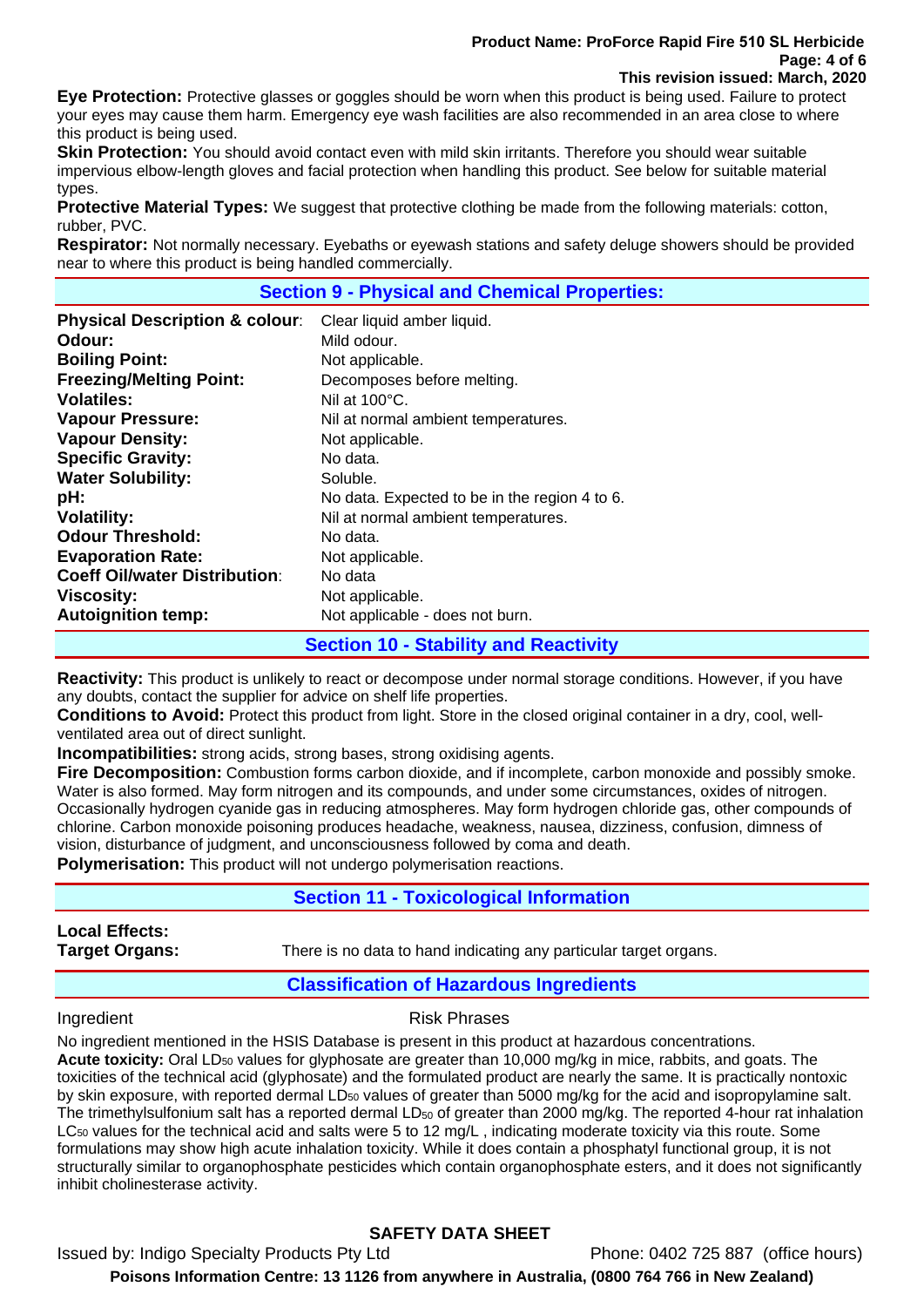#### **Product Name: ProForce Rapid Fire 510 SL Herbicide Page: 5 of 6 This revision issued: March, 2020**

**Chronic toxicity:** Studies of glyphosate lasting up to 2 years, have been conducted with rats, dogs, mice, and rabbits, and with few exceptions no effects were observed. For example, in a chronic feeding study with rats, no toxic effects were observed in rats given doses as high as 400 mg/kg/day. Also, no toxic effects were observed in a chronic feeding study with dogs fed up to 500 mg/kg/day, the highest dose tested.

**Reproductive effects:** Laboratory studies show that glyphosate produces reproductive changes in test animals very rarely and then only at very high doses (over 150 mg/kg/day). It is unlikely that the compound would produce reproductive effects in humans.

**Teratogenic effects:** In a teratology study with rabbits, no developmental toxicity was observed in the foetuses at the highest dose tested (350 mg/kg/day). Glyphosate does not appear to be teratogenic.

**Mutagenic effects:** Glyphosate mutagenicity and genotoxicity assays have been negative. It appears that glyphosate is not mutagenic.

**Carcinogenic effects:** Rats given oral doses of up to 400 mg/kg/day did not show any signs of cancer, nor did dogs given oral doses of up to 500 mg/kg/day or mice fed glyphosate at doses of up to 4500 mg/kg/day. It appears that glyphosate is not carcinogenic.

**Organ toxicity:** Some microscopic liver and kidney changes, but no observable differences in function or toxic effects, have been seen after lifetime administration of glyphosate to test animals.

**Fate in humans and animals:** Glyphosate is poorly absorbed from the digestive tract and is largely excreted unchanged by mammals. At 10 days after treatment, there were only minute amounts in the tissues of rats fed glyphosate for 3 weeks. Cows, chickens, and pigs fed small amounts of glyphosate had undetectable levels (less than 0.05 ppm) in muscle tissue and fat. Levels in milk and eggs were also undetectable (less than 0.025 ppm). Glyphosate has no significant potential to accumulate in animal tissue.

# **Section 12 - Ecological Information**

Toxic to flora.

**Effects on birds:** Glyphosate is not harmful to wild birds. The dietary LC50 in both mallards and bobwhite quail is greater than 4500 ppm.

**Effects on aquatic organisms:** Technical glyphosate acid is practically nontoxic to fish and may be slightly toxic to aquatic invertebrates. The reported 96-hour  $LG_{50}$  values for other aquatic species include greater than 10 mg/L in Atlantic oysters, 934 mg/L in fiddler crab, and 281 mg/L in shrimp. The 48-hour LC<sub>50</sub> for glyphosate in Daphnia (water flea), an important food source for freshwater fish, is 780 mg/L. Some formulations may be more toxic to fish and aquatic species due to differences in toxicity between the salts and the parent acid or to surfactants used in the formulation. There is a very low potential for the compound to build up in the tissues of aquatic invertebrates or other aquatic organisms.

**Effects on other organisms:** Glyphosate is nontoxic to honeybees. Its oral and dermal LD<sub>50</sub> is greater than 0.1 mg/ bee. The reported contact LC<sub>50</sub> values for earthworms in soil are greater than 5000 ppm for both the glyphosate trimethylsulfonium salt and formulated product.

**Green algae (Selenastrum capricornutum):** Acute toxicity, 72 hours, ErC<sub>50</sub> (growth rate): 6.0 mg/L **Environmental Fate:** 

**Breakdown in soil and groundwater:** Glyphosate is moderately persistent in soil, with an estimated average half-life of 47 days. Reported field half-lives range from 1 to 174 days. It is strongly adsorbed to most soils, even those with lower organic and clay content.

**Breakdown in water:** In water, glyphosate is strongly adsorbed to suspended organic and mineral matter and is broken down primarily by microorganisms. Its half-life in pond water ranges from 12 days to 10 weeks.

**Breakdown in vegetation:** Glyphosate may be translocated throughout the plant, including to the roots. It is extensively metabolized by some plants, while remaining intact in others.

# **Section 13 - Disposal Considerations**

**Disposal:** Special help is available for the disposal of Agricultural Chemicals. The product label will give general advice regarding disposal of small quantities, and how to cleanse containers. However, for help with the collection of unwanted rural chemicals, contact ChemClear 1800 008 182 http://www.chemclear.com.au/ and for help with the disposal of empty drums, contact DrumMuster http://www.drummuster.com.au/ where you will find contact details for your area.

# **Section 14 - Transport Information**

**ADG Code:** This product is not classified as a Dangerous Good. No special transport conditions are necessary unless required by other regulations.

# **Section 15 - Regulatory Information**

**AICS:** All of the significant ingredients in this formulation are compliant with NICNAS regulations. The following ingredient: Glyphosate, is mentioned in the SUSMP.

# **SAFETY DATA SHEET**